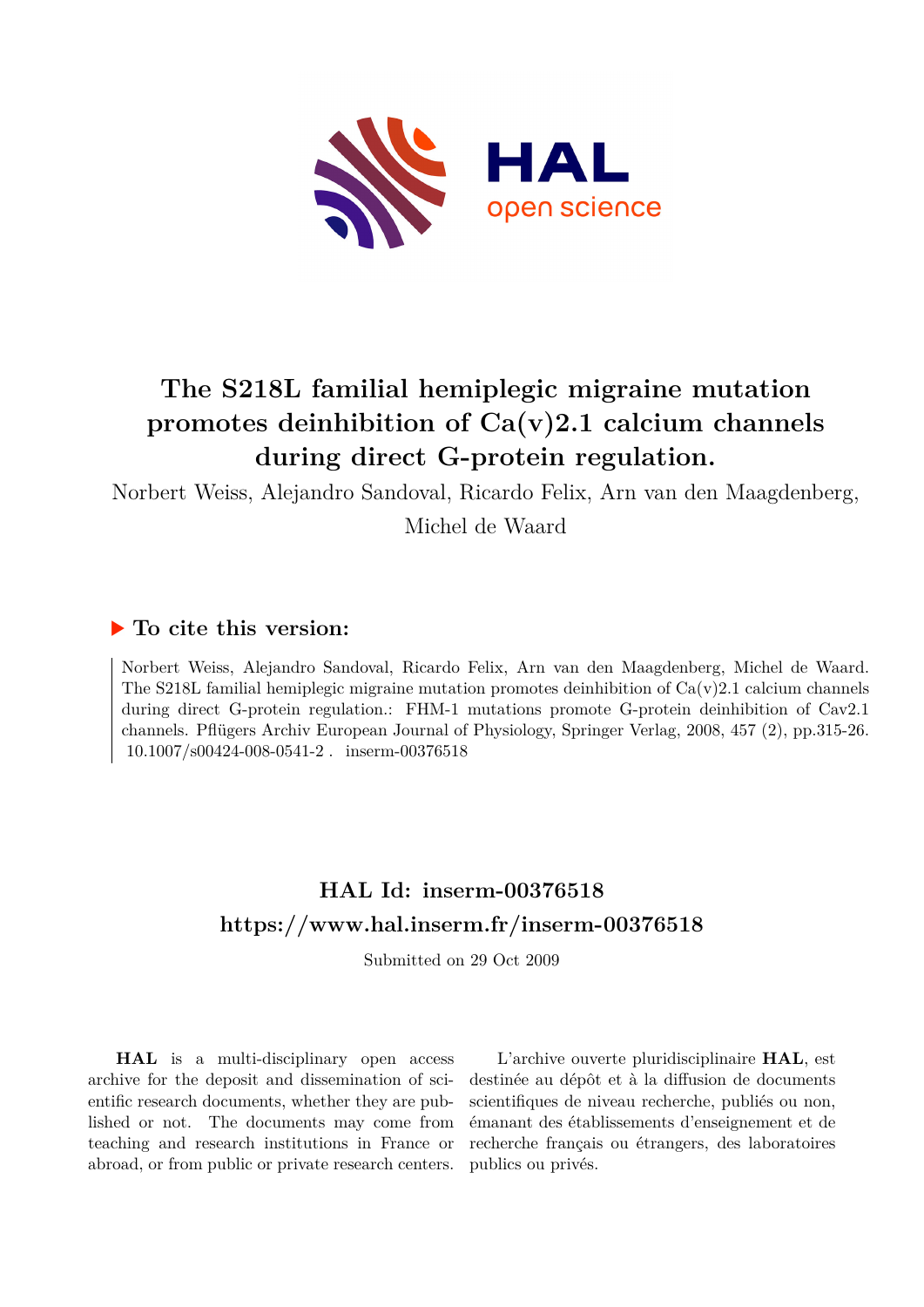## *The S218L familial hemiplegic migraine mutation promotes deinhibition of Ca(v)2.1 calcium channels during direct G-protein regulation*

**Weiss Norbert**  1 **, Sandoval Alejandro** <sup>2</sup> <sup>3</sup> **, Felix Ricardo** <sup>2</sup> **, Van den Maagdenberg Arn** <sup>4</sup> <sup>5</sup> **, De Waard Michel** 1 \*

<sup>1</sup> GIN, Grenoble Institut des Neurosciences INSERM : U836, CEA, Université Joseph Fourier - Grenoble I, CHU Grenoble, UJF - Site Santé *La Tronche BP 170 38042 Grenoble Cedex 9,FR*

*Department of Cell Biology 2 CINVESTAV-IPN, Avenida IPN #2508, Mexico City, CP 07300,MX*

*School of Medicine FES Istacala 3 National Autonomous University of Mexico, Tlalnepantla,MX*

*Department of Human Genetics 4 Leiden University Medical Centre, P.O. Box 9600, 2300 RC Leiden,NL*

*Department of Neurology 5 Leiden University Medical Centre, P.O. Box 9600, 2300 RC Leiden,NL*

\* Correspondence should be adressed to: Michel De Waard <michel.dewaard@ujf-grenoble.fr>

## **Abstract**

**Familial hemiplegic migraine type 1 (FHM-1) is caused by mutations in CACNA1A; the gene encoding for the Ca<sub>v</sub>2.1 subunit of voltage-gated calcium channels. Although various studies attempted to determine biophysical consequences of these mutations on channel activity, it remains unclear exactly how mutations can produce a FHM-1 phenotype. A lower activation threshold of mutated channels resulting in increased channel activity has been proposed. However, hyper-activity may also be caused by a reduction of the inhibitory pathway carried by G-protein coupled receptor activation. The aim of this study is to determine functional consequences of the FHM-1 S218L mutation on direct G-protein regulation of Ca<sub>v</sub>2.1 channels. In HEK 293 cells, DAMGO activation of human μ** -opioid receptors induced a 55%  $Ba^{2+}$  current inhibition through both wild-type and S218L mutant Ca<sub>y</sub>2.1 channels. In contrast, this **mutation considerably accelerates the kinetic of current deinhibition following channel activation by 1.7- to 2.3-fold depending on membrane potential values. Taken together, these data suggest that the S218L mutation does not affect G-proteins association onto channel in the closed state, but promotes its dissociation from the activated channel thereby decreasing the inhibitory G-protein pathway. Similar results were obtained with the R192Q FHM-1 mutation, although of lesser amplitude, which seems in line with the less severe associated clinical phenotype in patients. Functional consequences of FHM-1 mutations appear thus as the consequence of** the alteration of both intrinsic biophysical properties and of the main inhibitory G-protein pathway of  $Ca<sub>v</sub>2.1$  channels. The present **study furthers molecular insight in the physiopathology of FHM-1.**

**MESH Keywords** Animals ; Calcium Channels ; genetics ; metabolism ; Calcium Channels, N-Type ; genetics ; metabolism ; Cell Line ; Enkephalin, Ala(2)-MePhe(4)-Gly(5)-; pharmacology ; GTP-Binding Protein alpha Subunits, Gi-Go; metabolism; Genotype; Humans; Ion Channel Gating; drug effects; Kinetics; Membrane Potentials ; Migraine with Aura ; genetics ; metabolism ; Mutation ; Phenotype ; Rats ; Receptors, Opioid, mu ; agonists ; metabolism ; Transfection

Author Keywords Familial hemiplegic migraine ; S218L mutation ; R192Q mutation ; Ca<sub>y</sub>2.1 type calcium channel ; Ca<sub>y</sub>2.1 subunit ; P/Q current ; G-protein ; G-protein ; G-protein coupled receptor ;  $\mu$ -opioid receptor ;  $\beta$ -subunit.

## **Introduction**

Familial hemiplegic migraine (FHM) is a rare, severe, monogenic subtype of migraine with aura, characterised by at least some degree of hemiparesis during the aura  $(1, 2)$ . FHM-1 is caused by missense mutations in the gene CACNA1A encoding the Ca<sub>n</sub>2.1 protein, the pore-forming subunit of  $Ca_v2.1$  (formerly known as P/Q) calcium channels (14). To date, 19 different mutations have been described that are distributed over the four homologous domains of the  $Ca<sub>v</sub>2.1$  subunit. They generally affect structural determinants that are essential for channel activity including (i) the S4 transmembrane segments, thought to be voltage-sensor elements controlling channel activation, (ii) the S6 transmembrane segments, involved in the control of channel inactivation, and (iii) the P loops which form the ionic pore. Eleven of FHM-1 mutations have been characterized at the biophysical level (15), but only for one (the R192Q mutation that is associated with relatively mild, pure, FHM phenotype in patients (14)) the effects on G-protein regulation was reported (12). Ten out of 11 characterized mutations induce a hyperpolarizing shift of the voltage-dependence of channel activation, generally resulting in an increased channel opening probability already at mild potential values. However, additional effects have been observed on channel inactivation kinetics, current density, unitary conductance, open probability and selectivity  $(6, 8, 9, 13, 17, 18)$ . A recently developed knock-in model expressing human pathogenic FHM-1 mutation R192Q revealed increased  $Ca^{2+}$  influx through mutant  $Ca_{\nu}^2$ .1 channels and a decreased threshold and increased velocity of cortical spreading depression (CSD)  $(19, 20)$ . CSD is the mechanism underlying migraine aura (10), and, in animal experiments, was shown to activate headache mechanisms (2). However, the exact molecular events leading to an increased susceptibility of CSD remain largely unresolved. A neuronal hyper-excitability due to a hyper-activity of  $Ca<sub>v</sub>2.1$  calcium channels seems most likely (15 , 19, 20). The lower activation threshold of mutant Ca 2.1 channels, associated with increased opening probability, may well trigger such hyper-activity. Alternatively, however, a reduction of inhibitory pathways may come in addition to produce a similar effect.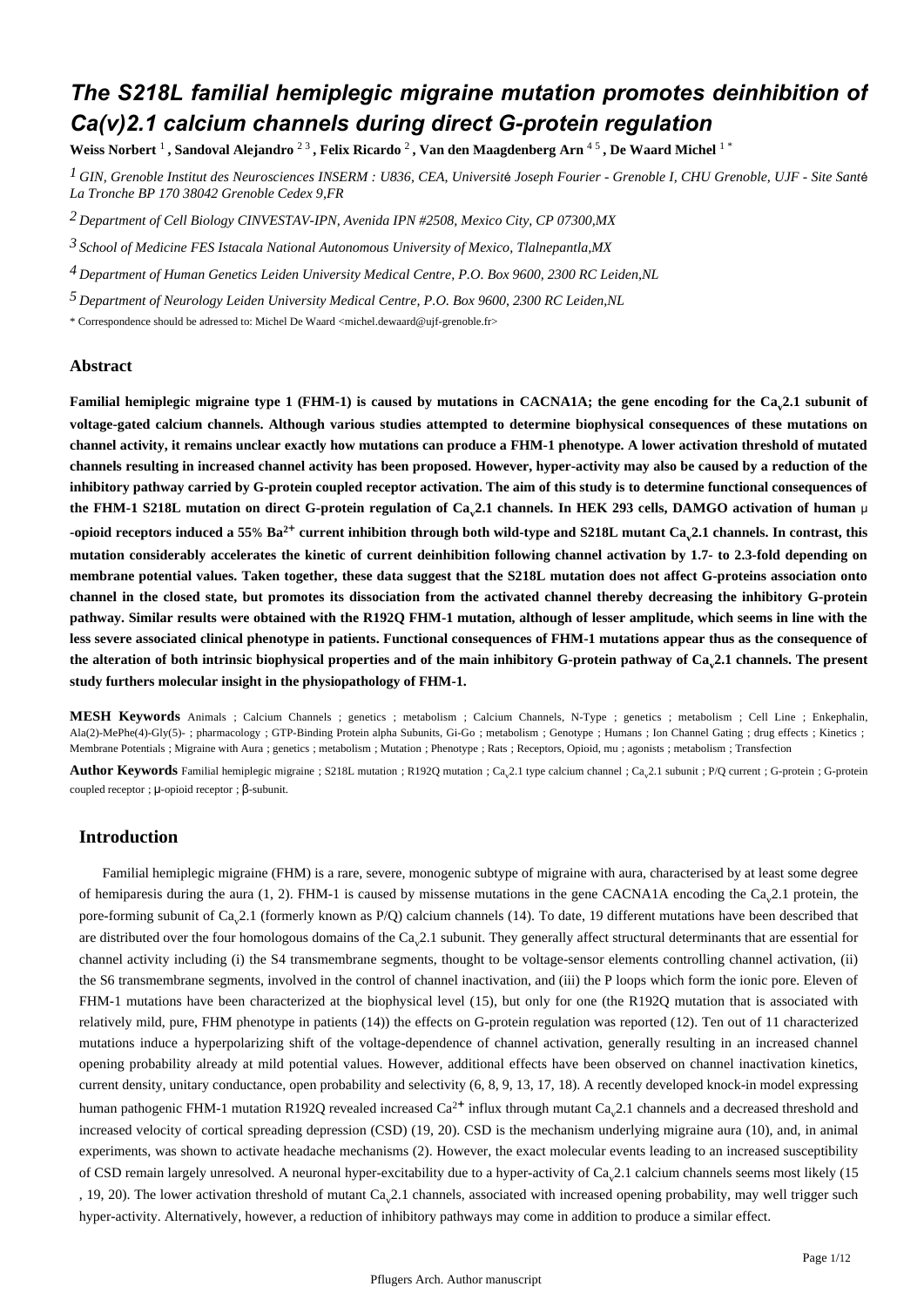One important inhibitory regulation affecting  $Ca<sub>v</sub>2.1$  channels is produced by G-protein coupled receptor activation (for review see (3, 16)). This inhibition is based on the direct binding of the G<sub>βγ</sub> signalling complex directly onto the Ca<sub>v</sub>2.1 subunit (4). Recently, it was evidenced that this binding produces only the silencing of channel activity ("ON" effect), whereas  $G_{\beta V}$  unbinding which follows channel activation induces an apparent set of biophysical modifications ("OFF" effects) that include: (i) a slowing of activation and inactivation kinetics, and (ii) a depolarizing shift of the voltage-dependence of channel activation (21). In that context, the kinetics of  $G_{\beta V}$  dissociation from the channel is a critical factor in determining the probability that an inhibited channel recovers from G-protein inhibition during a burst of action potentials. Thereby, it should also influence the strength of persistence of a G-protein-related inhibitory pathway on synaptic signaling. Two factors were found to be essential in determining the speed of  $G_{\beta y}$  dissociation: the voltage-dependence of channel activation and the kinetics of channel inactivation during membrane depolarization (21, 23). Indeed, activation at lower membrane potential values and faster inactivating channels were shown to be affected by the FHM-1 S218L mutation in the  $Ca<sub>v</sub>2.1$  subunit (18). This mutation is localized in the S4-S5 linker of the first domain and is associated with a particularly severe clinical phenotype of FHM and sometimes fatal delayed cerebral edema after minor head trauma in some mutation carriers  $(5, 7)$ .

Therefore, we argued that, direct G-protein inhibition of mutated  $S218L$  Ca<sub>v</sub>2.1 channels may be altered. Here we tested this hypothesis by transiently expressing, in HEK-293 cells, human Ca<sub>y</sub>2.1 wild-type (Ca<sub>y</sub>2.1<sup>WT</sup>) or S218L mutant (Ca<sub>y</sub>2.1<sup>S218L</sup>) along with  $\beta_4$ and  $\alpha_2\delta$ -1<sub>b</sub> auxiliary subunits, and the human  $\mu$ -opioid receptor (hMOR). Direct G-protein regulation was induced by (D-Ala<sup>2</sup>, N-Me-Phe<sup>4</sup>, glycinol<sup>5</sup>)-Enkephalin (DAMGO) application. Application of DAMGO induces a maximal current inhibition that is similar for both wild-type and mutated Ca<sub>v</sub>2.1 channels, suggesting that the FHM-1 S218L mutation does not alter the association of G<sub>BV</sub> onto the closed state of the channel. However, the recovery from G-protein inhibition following channel activation is considerably accelerated for Ca 2.1  $S<sub>218L</sub>$  channels, which is in accordance with the previously reported negative shift in the voltage-dependence of channel activation and the faster channel inactivation. In light of these data, G-protein regulation of the R192Q mutant  $(Ca_v 2.1^{R192Q}$ , that is associated with a less severe clinical phenotype) was also investigated with similar protocols, and comparable alteration of G-protein regulation were observed, albeit less pronounced. Taken together, these observations indicate that the FHM-1 S218L and R192Q mutations promote  $Ca<sub>v</sub>2.1$  current recovery from direct G-protein inhibition in line with their respective degree of clinical phenotype, and thus decrease the inhibitory influence of this signalling pathway. These effects on G-protein regulation should contribute, along with the main biophysical effects on channel activation, to render the neuronal network hyperexcitable, possibly as a consequence of reduced presynaptic inhibition, and help explain the pathophysiology of FHM.

## **Materials and Methods**

#### **Material**

The cDNAs used in this study were human Ca<sub>y</sub>2.1 (GenBank accession number AF004883), rat  $\beta_4$  (L02315), rat  $\alpha_2\delta$ -1<sub>b</sub> (NM012919) and human μ-opioid receptor (hMOR, obtained from the UMR cDNA Resource Center www.cdna.org) (AY521028). The cDNA encoding for the Ca<sub>y</sub>2.1<sup>S218L</sup> mutant protein is described in (18). The cDNA encoding for the Ca<sub>y</sub>2.1<sup>R192Q</sup> mutant was kindly provided by Dr. J. Striessnig, University of Innsbruck, Austria. (D-Ala<sup>2</sup>, N-Me-Phe<sup>4</sup>, glycinol<sup>5</sup>)-Enkephalin (DAMGO) was purchased from Bachem (Budendorf, Germany).

#### **Transient expression in HEK-293**

Human embryonic kidney 293 (HEK-293) cells were grown in a Dulbecco's modified Eagle's culture medium containing 10% foetal bovine serum and 1% penicillin/streptomycin (all products were purchased from Invitrogen) and maintained under standard conditions at 37°C in a humidified atmosphere containing 5% CO<sub>2</sub>. Cells were transfected using the jetPEI<sup>™</sup> transfection regent (Qbiogene, OH, USA) according to the protocol provided in the kit with cDNAs encoding  $Ca_v 2.1^{WT}$  or  $Ca_v 2.1^{S218L}$  mutant subunit along with  $\beta_4$ ,  $\alpha_2\delta$ -1<sub>b</sub>, hMOR and the enhanced green fluorescent protein plasmid (pEGFP; Clontech, CA, USA). Two days following transfection, cells were briefly split at 10% confluence using PBS without calcium and magnesium and patch-clamp recording was performed 4 hours later from fluorescent cells.

#### **Patch-clamp recordings**

 $Ba^{2+}$  currents were recorded in the whole-cell configuration of the patch-clamp technique at room temperature (22–24 $^{\circ}$ C) in a bathing medium containing (in millimolar): BaCl, 5, KCl 5, MgCl, 1, NaCl 128, TEA-Cl 10, D-glucose 10, HEPES 10 (pH 7.4 with NaOH). Patch pipettes were filled with a solution containing (in millimolar): CsCl 110, Mg-ATP 3, Na-GTP 0.5, MgCl<sub>2</sub> 2.5, D-glucose 5, EGTA 10, HEPES 10 (pH 7.4 with CsOH), and had a resistance of 2-4 MΩ. Whole-cell patch-clamp recording were performed using an Axopatch 200B amplifier (Axon Instruments, Union City, CA). Acquisition and analyses were performed using pClamp 6 and Clampfit 9 software, respectively (Axon Instruments). All traces were corrected on-line for leak and capacitance currents, digitized at 10 KHz and filtered at 2 KHz. DAMGO was applied at 10  $\mu$ M by superfusion of the cells at 4 mL/min and all recordings were performed within 1 min after DAMGO produced maximal current inhibition in order to minimized voltage-independent G-protein regulation and hMOR desensitization.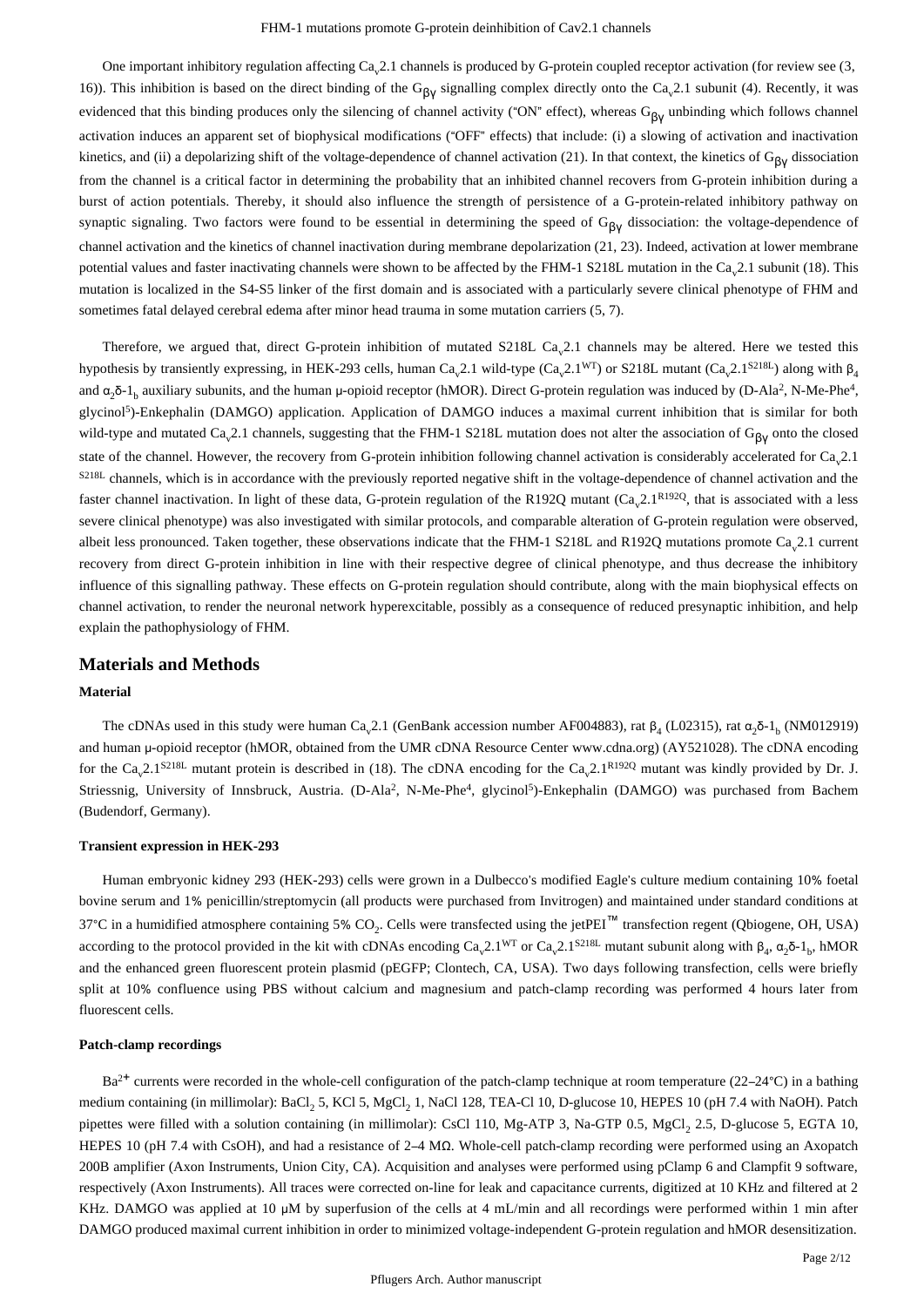#### **Analyses of the parameters of G-protein regulation**

The method used to extract all biophysical parameters of G-protein regulation  $\langle GI_{r}$ , the initial extent of G-protein inhibition before the start of depolarisation, τ, the time constant of G-protein unbinding from the channel, and RI, the extent of recovery from inhibition at the end of a 200 ms test pulse) was described in (22). Briefly, subtracting  $I_{\text{DAMGO}}$  from  $I_{\text{Control}}$  results in  $I_{\text{I ost}}$ , the evolution of the lost current under G-protein activation. I<sub>Control</sub> and I<sub>Lost</sub> are then extrapolated to  $t = 0$  ms (the start of the depolarisation) by fitting traces with an exponential function in order to determine  $GI_L$ , the maximal extend of G-protein inhibition.  $I_{DAMGO}$  without unbinding  $(I_{DAMGO}$  wo unbinding) represents an estimate of the amount of control current that is present in  $I_{DAMGO}$  and is obtained by the following equation:  $I_{DAMGO}$  without unbinding  $= I_{\text{Control}} \times (1 - (I_{\text{Lost}_{t_o}}/I_{\text{Control}_{t_o}}))$ . Subtracting  $I_{\text{DAMGO}}$  wo unbinding from  $I_{\text{DAMGO}}$  results in  $I_{\text{G-protein} }$  unbinding with inactivation, the evolution of inhibited current that recovers from G-protein inhibition following depolarisation. I<sub>G-protein unbinding with inactivation</sub> is divided by the fit trace (normalized to 1) describing inactivation kinetics of the control current in order to reveal the net kinetics of G-protein dissociation  $(I_{G\text{-protein}})$  $\mu_{\text{unbinding}}$ ) from the channels. A fit of I<sub>G-protein unbinding</sub> by a mono-exponential decrease provides the time constant τ of G-protein dissociation from the channel. The percentage of recovery from G-protein inhibition (RI) after 200 ms test pulse is measured as RI =  $(I_{DAMGO} - I_{DAMGO})$ wo unbinding  $/(\text{I}_{\text{Control}} - \text{I}_{\text{DAMGO}})$   $\times$  100.

#### **Mathematical and statistical analyses**

Current-voltage relationships (I/V) were fitted with the modified Boltzmann equation I<sub>(V)</sub> = (G <sub>max</sub> × (V – E))/(1 + exp (-(V – V<sub>1/2</sub>)/ k)) where I  $_{(V)}$  represents the maximal current amplitude in response to a depolarization at the potential V, G  $_{max}$  is the maximal conductance, E is the inversion potential of  $Ba^{2+}$ , and k is a slope factor. All data are given as mean  $\pm$  S.E.M for n number observations and statistical significance (p) was calculated using Student's t test.

#### **Results**

## The FHM-1 S218L mutation alters the biophysical properties of  $\text{Ca}_\text{v}2.1/\text{\alpha}_2$ δ-1<sub>b/</sub>β<sub>4</sub> channels expressed in HEK-293 cells

To characterize the biophysical impact of the FHM-1 S218L mutation, human  $Ca_v2.1<sup>WT</sup>$  or  $Ca_v2.1<sup>S218L</sup>$  mutant channels were transiently expressed in HEK-293 cells along with neuronal  $β_4$  (the predominant β-subunit associated with Ca<sub>v</sub>2.1 channels in the brain) and  $\alpha_2\delta$ -1<sub>b</sub> auxiliary subunits. Whole-cell barium (Ba<sup>2+</sup>) currents were recorded two days after transfection from cells expressing the two various channel subunit combinations. Average current traces are shown in Fig. 1a in response to a 500 ms membrane depolarisation ranging between -40 and 40 mV from a holding potential of -90 mV. The voltage-dependencies of activation of wild-type and mutant Ca<sub>v</sub> 2.1 channels were determined (Fig. 1b). The mean half-activation potential of the mutant  $Ca<sub>v</sub>2.1$  channel is significantly shifted ( $p < 0.001$ ) towards more negative voltages by 4.8 mV on average from  $-8.2 \pm 0.4$  mV (n = 13, wild-type) to  $-13.0 \pm 0.6$  mV (n = 13, mutant). No significant differences in current densities were observed between both channel types (Fig. 1b). However, there is a slight tendency to observe larger current densities for the mutant channel at potential values inferior at 0 mV. Given the shift to the left of the voltage-dependence of activation of the mutant channel, these results suggest that the mutant channel expressed as well as the wild-type one (Fig. 1b). In contrast, significant differences were observed in activation and inactivation kinetics. The activation kinetics of the currents carried by S218L mutant channels were significantly accelerated  $(p < 0.001)$  at all voltages studied as evidenced by the 3.2- (10) mV) to 4.2-fold (30 mV) shorter time to peak compared to wild-type channels (Fig. 1c). Channel inactivation kinetics is best fitted by a mono-exponential decay in the case of the wild-type channel, whereas two exponential components are required to fit the mutant channel inactivation kinetics (Fig. 1d, dashed line). The slow component of the inactivation kinetics of the mutant channel is significantly faster by 2.6- (0 mV,  $p < 0.001$ ) to 1.4-fold (20 mV,  $p = 0.003$ ) than the inactivating component of the wild-type channel for membrane potential values equal or under 20 mV; no significant difference is observed above 20 mV. The fast inactivating component of the mutant channel is between 5.1- ( $-10$  mV, p < 0.001) and 24.2-fold (40 mV, p < 0.001) significantly faster than its slow component. The contribution of each component to the extent of inactivation is shown in Fig. 1e. The fast component of the mutant channel represents a minor fraction of the inactivating current that decreases from 18.9  $\pm$  2.0% (-10 mV) to 6.8  $\pm$  0.1% (40 mV). The total amount of current inactivation rises from 50.2 ± 7.5% (-10 mV) to 74.3 ± 4.0% (40 mV) for the wild-type channel compared to 63.6 ± 5.9% (-10 mV) to 89.7 ± 2.6% (40 mV) for the mutant channel, a difference that is not significant except at -10 and 40 mV probably due to the difficulty to precisely measure this parameter at these two extreme membrane potentials. Analysis of integrated whole cell currents reveals that the S218L mutation differentially affects calcium entry depending of membrane potentials (Fig. 1f). While the mutation leads to an increase in calcium entry during the time course of the current for potential values below  $-10$  mV, at  $-10$  mV it promotes calcium influx only during the initial phase of current activation and has an opposite effect for potential values under -10 mV due to the faster inactivation of the mutant. Taken together, these results indicate that the FHM-1 S218L mutation produces three major biophysical modifications of  $Ca_y2.1/\beta_4/\alpha_2\delta$ -1 channels at the whole-cell level: a hyperpolarizing shift of the voltage-dependence of channel activation, and faster channel activation and inactivation. These findings confirm earlier observations in experiments that expressed  $Ca<sub>v</sub>2.1<sup>WT</sup>$  or  $Ca<sub>v</sub>2.1<sup>S218L</sup>$  channels together with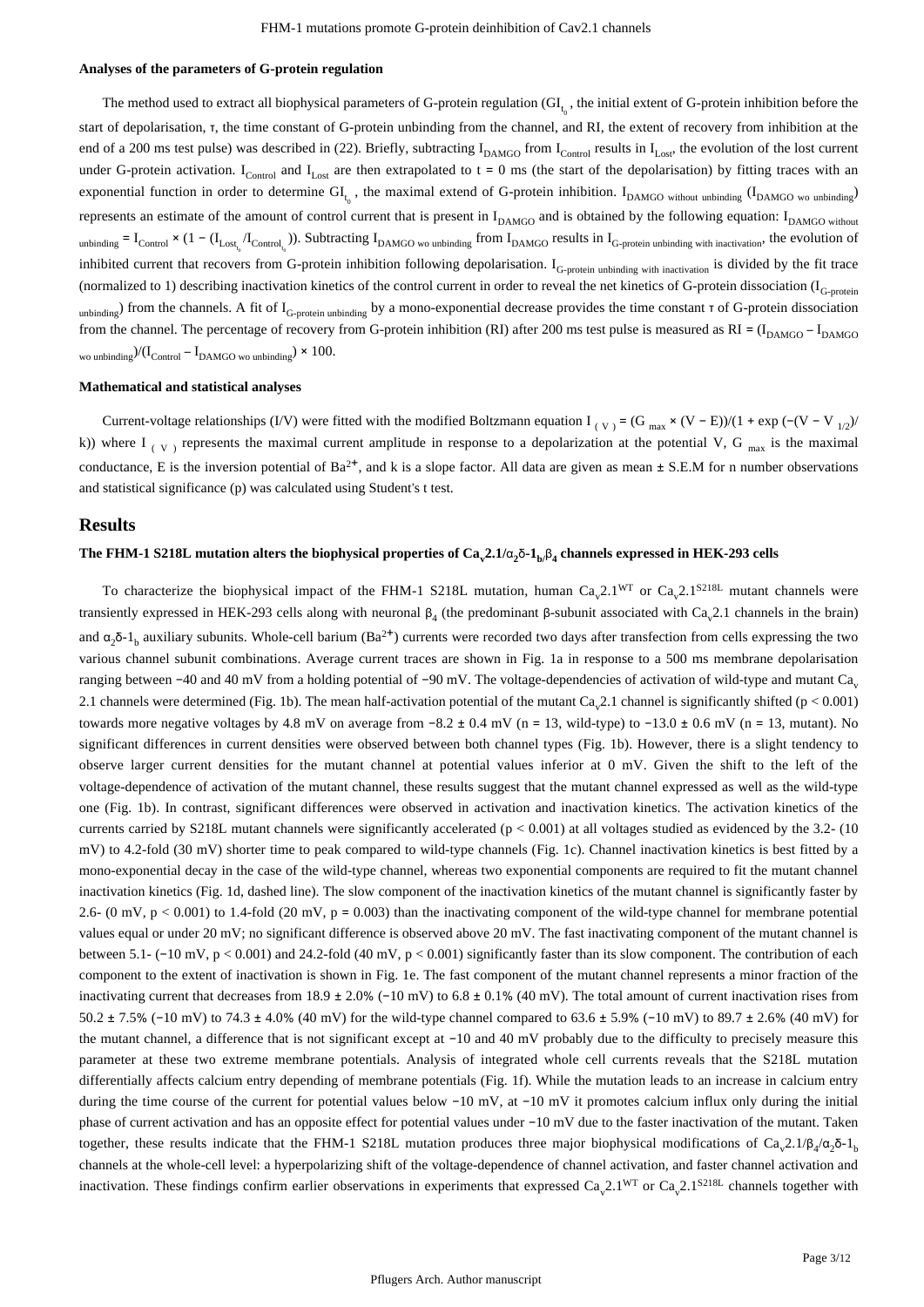other auxiliary β  $(\beta_{2e}$  or  $\beta_{1b})$  and  $\alpha_2\delta$ -1<sub>b</sub> subunits (18). Since we have previously shown that these parameters critically affect the direct G-protein inhibition of voltage-gated calcium channels (21, 23), this study was pursued to investigate how the FHM-1 S218L mutation could affect the inhibition of  $Ca<sub>v</sub>2.1$  channels.

#### **The FHM-1 S218L mutation does not affect maximal current inhibition by G-proteins**

It is essential to measure the extent of G-protein inhibition at the start of the depolarisation to avoid the important, but confounding, fraction of recovery from inhibition that has already occurred when current amplitudes are measured at their peak. Representative current traces for wild-type and mutant channels are shown at 0 and 20 mV in the top panels of Fig. 2a and 2b both before  $(I_{\text{Control}})$  and during DAMGO application  $(I_{\text{DAMGO}})$ . According to our recently developed method of analysis of G-protein regulation (22, 23), the Lost current traces were extracted  $(I_{Lost})$  by subtracting  $I_{DAMG}$  from  $I_{Control}$ .  $I_{Lost}$  provides the time course of the lost current following G-protein activation, affected by both the recovery from G-protein inhibition following channel activation and by the inactivation process. Hence, current inhibition measured from the levels of  $I_{\text{Lostr}}$  and  $I_{\text{Control}}$  when extrapolated at t = 0 ms provides the net maximal G-protein inhibition  $(GI_{t_0})$  before these processes (current recovery and channel inactivation) have taken place (Fig. 2a, b, lower panels). Average  $GI_{t_0}$  values were reported as a function of membrane potential (Fig. 2c). As expected for an inhibition at  $t = 0$  ms, the maximal current inhibition by G-proteins is not voltage-dependent. This inhibition varies between  $55.8 \pm 3.8\%$  (-10 mV) and  $51.2 \pm 5.3\%$  (30 mV) for the wild-type channel and is not significantly different for the mutant channel (between  $53.1 \pm 2.3\%$  (0 mV) and  $49.9 \pm 3.3\%$  (20 mV)). More importantly, also no significant differences were observed in the maximal current inhibition achieved by DAMGO application between wild-type and mutant channels at all membrane potentials studied. This suggests that the FHM-1 S218L mutation does not affect binding of  $G_{\beta\gamma}$  onto the closed state of  $Ca_{\gamma}2.1$  channels ("ON" effect).

Next we searched for possible "OFF" effects of G-protein regulation for  $Ca<sub>v</sub>2.1<sup>S218L</sup>$  channels. One characteristic "OFF" effect is the apparent slowing of current activation kinetics under DAMGO inhibition, which results from a channel opening- and time-dependent recovery from inhibition (21). The current traces shown in Fig. 2a, b (top panels) illustrate that DAMGO application produces an important slowing of activation kinetics for wild-type channels, whereas the extent of this effect appears greatly diminished for the FHM-1 S218L mutation. This was further quantified in Fig. 2d where the shift of the time to peak of the current follows an exponential decay from 76.8  $\pm$  7.4 ms (-10 mV, n = 13) to 12.2  $\pm$  1.5 ms (40 mV, n = 13) for the wild-type channel. Far less voltage-dependence is seen for the S218L mutant since the shift of current time to peak varies only between  $10.0 \pm 2.5$  ms ( $10 \text{ mV}$ , n = 13) and  $6.9 \pm 2.0$  ms ( $30 \text{ mV}$ , n = 13). The differences between the two channels remain statistical significant at all voltages ( $p < 0.01$  or less) except at 30 and 40 mV where convergence between mean values is observed. These data strongly suggest a difference in the kinetics of recovery from G-protein inhibition.

#### **The FHM-1 S218L mutation induces faster G-protein dissociation upon channel activation**

The two parameters that characterize the "OFF" components of G-protein regulation of  $Ca<sub>v</sub>2.1$  voltage-gated calcium channels, i.e. the time constant of current recovery (τ) and the maximal extent of current recovery from inhibition (RI), were extracted from the data using our recently published method (22, 23). Representative current traces before and under DAMGO application are shown for wild-type and S218L mutant Ca<sub>v</sub>2.1 channels at 0 and 20 mV step depolarisation from a holding potential of -90 mV (Fig. 3a, b, top panels). Corresponding current traces that describe the evolution of current recovery  $(I_{G-protein\text{ unbinding}})$  were best fitted with a mono-exponential decrease providing τ values (Fig. 3a, b, middle panels, red dashed line). The RI values were extracted at 200 ms depolarization by comparing the level of current recovery from DAMGO traces ( $I_{DAMGO}$ ) to non-inhibited control currents ( $I_{Control}$ ) and the fraction of control currents under G-protein regulation ( $I_{DAMGO}$ <sub>wo unbinding</sub>). According to the  $\tau$  values reported below, measuring RI values at 200 ms ensures that the recovery process from G-protein inhibition is completed. Significantly faster time constants (i.e. average  $\tau$  values,  $p =$ 0.028 or less) were observed for the Ca<sub>y</sub>2.1<sup>8218L</sup> channel at all voltages compared to the Ca<sub>y</sub>2.1<sup>WT</sup> channel (Fig. 3c): time constants decreased from  $41.0 \pm 5.4$  ms ( $-10$  mV, n = 13) to 6.6  $\pm$  0.6 ms (30 mV, n = 13) for the wild-type channel, whereas a 1.7- to 2.3-fold faster τ values were observed for the mutant which ranged from 23.4  $\pm$  4.0 ms (-10 mV, n=13) to 2.9  $\pm$  0.5 ms (30 mV, n = 13). Also, significantly smaller RI values ( $p < 0.01$  or less) were observed for the mutant channel at all membrane potentials except at  $-10$  mV (Fig. 3d). Wild-type RI values ranged from  $45.8 \pm 5.5\%$  ( $-10 \text{ mV}$ , n = 13) to  $64.2 \pm 4.3\%$  (20 mV, n = 13), whereas RI values for the S218L mutant show a diminished voltage-dependence and ranged from  $30.6 \pm 2.7\%$  (20 mV, n = 13) to  $35.6 \pm 5.1\%$  (30 mV, n = 13). The faster current recovery observed for the  $Ca_v2.1^{S218L}$  channel, associated to a smaller extent of recovery, is consistent with previously published results, in which voltage-dependent channel inactivation not only promotes recovery from G-protein inhibition but also reduces the temporal window of the recovery process (23). Combined, these two parameters explain the reduced shift of the time to peak of the current of the S218L mutant channel under G-protein regulation.

#### **The FHM-1 R192Q mutation behaves similarly to the S218L mutation with regard to G-protein regulation**

In order to extend the observations made with the S218L mutation, another FHM-1 mutation, R192Q, was also investigated in the same experimental conditions. Fig. 4 summarizes the main biophysical properties of  $Ca_v2.1^{R192Q}/B_4/\alpha_2\delta$ -1<sub>b</sub> channels. Representative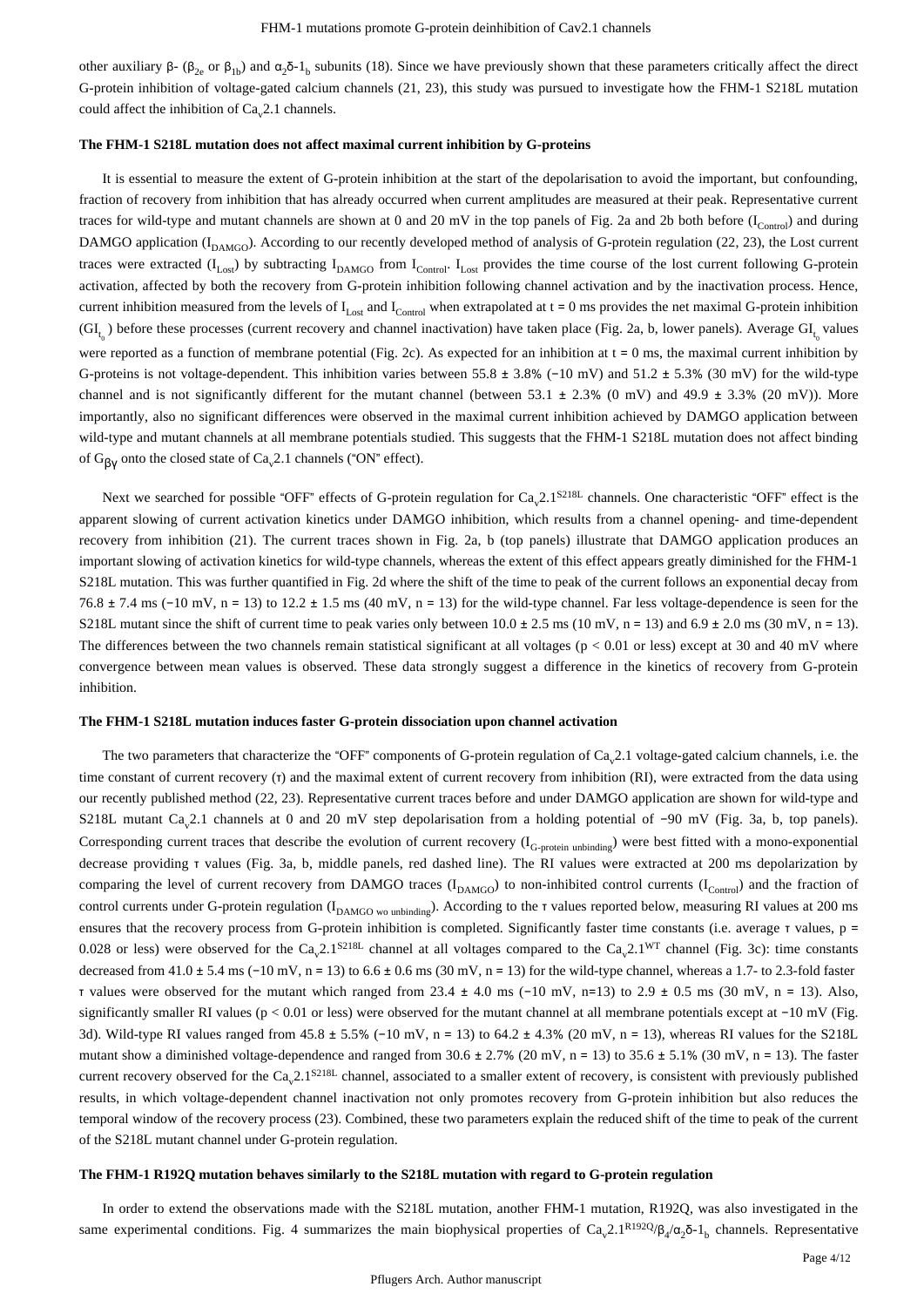average current traces (n = 11) of Ca<sub>v</sub>2.1<sup>R192Q</sup> mutant channels expressed along with  $\beta_4$  and  $\alpha_2\delta$ -1<sub>b</sub> are shown in Fig. 4a. Average I-V relationships are shown in Fig. 4b and confirm earlier findings (6) that the mutation induces an increase in current density (average stimulation of 1.9-fold at 0 mV). As for the S218L mutation, an average hyperpolarizing shift of channel activation is observed although of lesser amplitude (half-activation potential of  $-10.7 \pm 0.9$  mV (n = 11) compared to  $-8.2 \pm 0.4$  mV (n = 13) for wild-type). A slight decrease in time to peak of the current is observed although this effect remains non significant (Fig. 4c). With regard to inactivation kinetics, currents follow a single exponential decrease similarly to wild-type currents, with faster inactivation kinetics at potential values below 10  $mV$  (1.8-fold decrease at 0 mV) (Fig. 4d). Also, the inactivating component is accentuated at lower voltages for the R192Q mutation (for instance 15% more of inactivation at 0 mV) (Fig. 4e). Average integrals of current densities are shown at  $-20$  mV,  $-10$  mV,  $0$  mV and 20 mV for  $Ca<sub>v</sub>2.1<sup>R192Q</sup>$  channels in Fig. 4f and indicate that contrary to the S218L mutation, the R192Q mutation promotes calcium influx at all membrane potential values tested. Taken together, these results indicate that this mutation shares similarities with the S218L mutation regarding the voltage-dependence of activation, and activation and inactivation kinetics, although all effects are less pronounced. One major difference concerns the current density which was previously interpreted as being due to an increase in the opening probability of the Cav2.1 $R^{192Q}$  mutated channel (6). Nevertheless, all the biophysical changes are susceptible to alter G-protein regulation in a similar manner than that observed for S218L.

This regulation was investigated as shown in Fig. 5. Representative traces allowing the measurements of maximal G-protein inhibition  $(GI_{t_0})$  are shown in Fig. 5a at 0 mV (left panel) and 20 mV (right panel). As for the S218L mutation, maximal G-protein inhibition ("ON" effect) of  $Ca_v2.1^{R192Q}$  channels is similar to that of the wild-type channel (Fig. 5b). In contrast, a significant reduction was observed in the shift of the current time to peak induced by DAMGO application on  $Ca<sub>v</sub>2.1^{R192Q}$  channels (Fig. 5c) suggesting an alteration of G-protein dissociation from the channel. For instance, a 2.2-fold reduction was observed at 0 mV in the shift of the current time to peak. The parameters of G-protein dissociation (time constant of dissociation, τ, and the extent of recovery from inhibition, RI) were extracted as shown in Fig. 5d. Average  $\tau$  values obtained for  $Ca_v2.1^{R192Q}$  channels are shown in Fig. 5e as a function of membrane potentials. As for the S218L mutation, the dissociation of G-proteins from  $Ca<sub>v</sub>2.1<sup>R192Q</sup>$  mutated channel is accelerated particularly for potentials below 10 mV (1.4-fold at 0 mV, compared to wild-type). In contrast to the S218L mutation however, the R192Q mutation does not affect the maximal extent of recovery from G-protein inhibition. This observation is consistent with the mild effect of this mutation on channel inactivation.

#### **Discussion**

This study shows that the FHM-1 S218L mutation of the human Ca<sub>y</sub>2.1 subunit when expressed in HEK-293 cells along with  $\beta_4$  and  $\alpha_2$  $δ-1<sub>h</sub>$  auxiliary subunits, affects both intrinsic biophysical properties of Ca 2.1 channels and direct G-protein regulation of the channel. Similar observations are made for the FHM-1 R192Q mutation, although changes are less pronounced, which seems in line with the less severe clinical phenotype of that mutation  $(7, 14)$ .

#### **Biophysical consequences of the FHM-1 S218L mutation on Ca 2.1 channel activity <sup>v</sup>**

It was previously shown that the S218L mutation, introduced in the human  $Ca<sub>v</sub>2.1$  subunit and expressed in HEK-293 cells or in cerebellar granule cells along with the  $β_{2e}$  or  $β_{1b}$  and  $α_2δ-1_b$  auxiliary subunits, (i) promotes channel activation at lower membrane potential and (ii) induces faster inactivation kinetics during relatively short depolarisation (< 200-300 ms) and introduces a component of current that inactivates very slowly and results in a lower extent of inactivation during long depolarisation ( $>$  500 ms) (18). Here, the human Ca<sub>v</sub> 2.1<sup>WT</sup> or Ca<sub>v</sub>2.1<sup>S218L</sup> channels were expressed in HEK-293 cells along with the preferentially neuronal associated β<sub>4</sub> and  $\alpha_2\delta$ -1<sub>b</sub> auxiliary subunits (11). Under these experimental conditions, the FHM-1 S218L mutation also induces a hyperpolarized shift of the voltage-dependence of  $Ca<sub>v</sub>2.1$  channel activation as well as faster inactivation kinetics at the whole-cell level. However, contrary to earlier studies, no statistical difference between wild-type and mutant channels was observed in the extent of inactivation, as extrapolated beyond the 500 ms depolarisation pulse. In addition, the FHM-1 S218L mutation is found here to induce faster activation kinetics. Whether this effect is specific of the presence of the  $\beta_4$  subunit or not remains to be seen. It was not reported in the presence of the  $\beta_{2e}$  or  $\beta_{1b}$  subunits ( 18), but a visual examination of the current traces from this earlier report seem to show that it is the case. These results indicate that although the FHM-1 S218L mutation produces some common biophysical alterations regardless of the type of β subunit used, some modifications might be  $β$  subunit-dependent.

## The FHM-1 S218L mutation differentially affects "ON" and "OFF" G-protein regulation of  $\text{Ca}_\text{v}2.1$  channels

One of the major inhibitory pathway controlling voltage-gated calcium channels at the synaptic level is mediated by G-protein coupled receptor activation. This inhibition is recognized by a strong ionic current inhibition ("ON" effect), whereas the process of channel activation produces deinhibition, which is characterized by slowed current kinetics and a more or less pronounced extent of current recovery ("OFF" effects). Hence, if current inhibition finally only represents an index of the total amount of channels potentially affected by direct G-protein inhibition, current deinhibition really reflects the importance of this regulation under channel activity. In this study " ON" and "OFF" G-protein regulation parameters were quantified using our recently developed method (22, 23). Hence, G-protein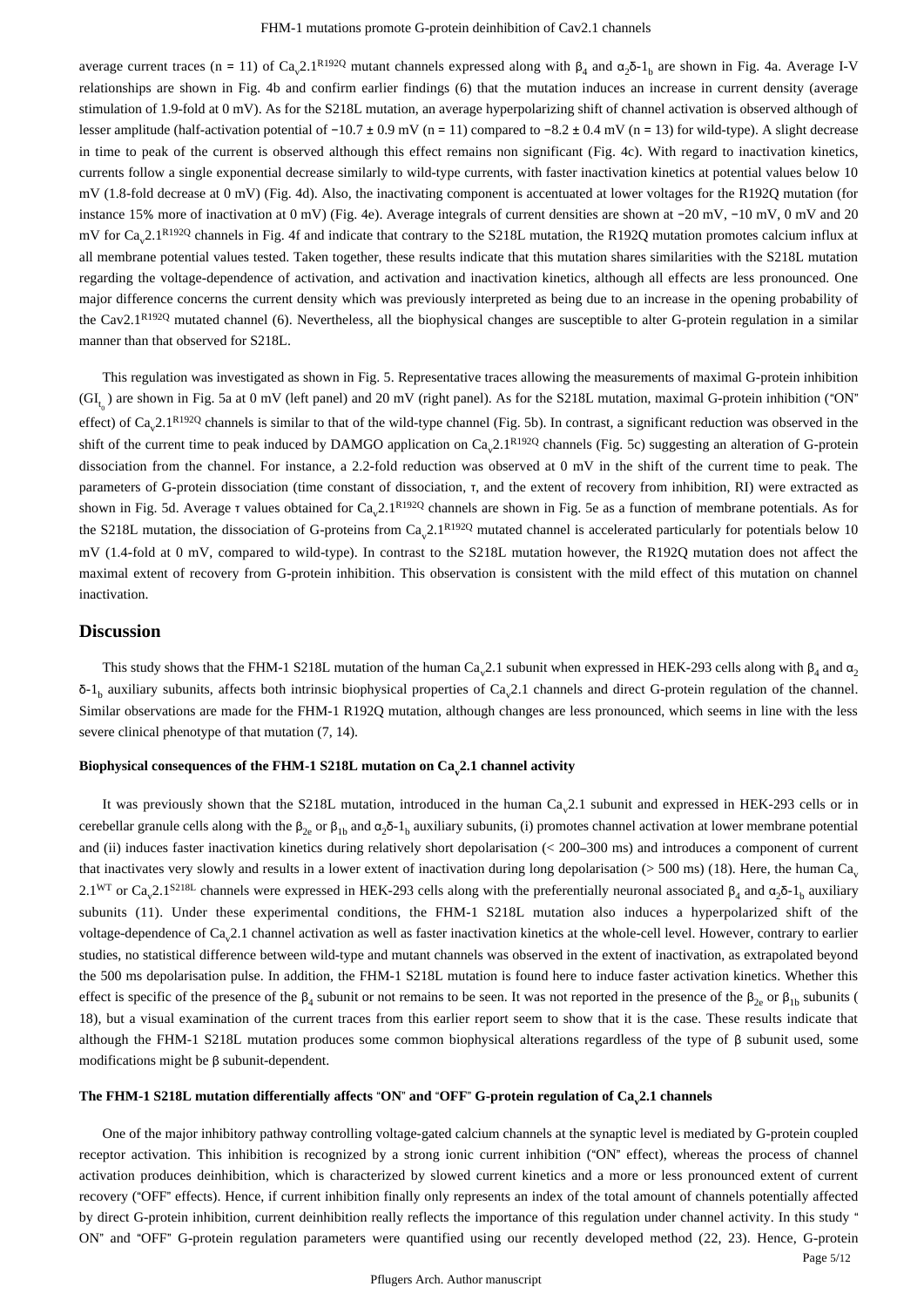inhibition, measured at the start of the depolarisation, before the initiation of the process of recovery, is not affected by the FHM-1 S218L mutation. This suggests that the S218L mutation does not affect the binding of  $G_{\beta v}$  onto the closed-state of the channel, which is consistent with the fact that this mutation is localized in the IS4-S5 linker of the  $Ca<sub>o</sub>2.1$  subunit. It is not expected to affect one of the structural channel determinants known to be involved in  $G_{\beta V}$  binding (i.e. the I-II loop, the amino-terminus or the carboxy-terminal region of the Ca<sub>y</sub>2.1 subunit). We did observe that the S218L mutation critically affects the "OFF" effects of Ca<sub>y</sub>2.1 calcium channel regulation by G-proteins as the time constant of current recovery from inhibition (τ) was drastically accelerated by 1.7- to 2.3-fold for  $Ca<sub>v</sub>2.1<sup>S218L</sup>$ channels depending on membrane potential values. In contrast, the maximal extent of current recovery, measured 200 ms after the start of the depolarisation, at a time point where the process of recovery is maximal according to time constant values, is clearly diminished by the mutation. These results are consistent with previous data showing that the molecular process of channel inactivation accelerates the recovery from inhibition, but reduces the temporal window in which the process can take place, thereby reducing the maximal extent of current recovery (23). We cannot exclude that the lower activation threshold of the mutant channel could also contribute to accelerate the recovery from G-protein inhibition, since we have previously shown that the time constant of G-protein dissociation follows the voltage-dependence of channel opening (21). Nevertheless, we can reasonably argue that, in a physiological context, i.e. during burst of action potentials, the main parameter that controls channel activity under G-protein inhibition is the kinetics of the recovery process. Hence, by promoting Ca 2.1 channels deinhibition from G-proteins, the FHM-1 S218L mutation diminishes the strength of this negative feedback, and is therefore likely to contribute to the hyperactivity of Ca 2.1 channels and to the neuronal hyperexcitability, that is an emerging theme in the pathophysiology of FHM.

## The FHM-1 R192 mutation also affects direct G-protein regulation of Ca<sub>v</sub>2.1 channels

Similarly to that we observed with the S218L mutation, the R192Q mutation does not affect the maximal G-protein inhibition of  $Ca<sub>o</sub>$ 2.1 channels (i.e., also suggesting that it does not affect G-proteins association to the channel), but promotes current recovery from G-protein inhibition. This conclusion contrasts with that of a similar study on the R192Q mutation, for which a reduced G-protein inhibition was reported (12). However, in that study, G-protein inhibition levels were measured at the peak of the currents, at time points where significant recovery from G-protein inhibition may already have occurred for the mutant channel if this mutation also accelerates G-protein dissociation, thereby artificially providing the impression that the " $ON$ " effect is diminished.

#### **Potential implication in the pathogenesis of the FHM-1**

Cortical spreading depression (CSD) is commonly believed to underlie the migraine aura, and probably headache mechanisms  $(2, 10, 10)$ 19). However, what occurs at the very first stages of CSD is largely unclear. Neuronal silencing in CSD follows a short period of intense neuronal firing. It is conceivable that  $Ca<sub>v</sub>2.1$  calcium channels could be the actors initiating the process. The diminution of the channel activation threshold induced by the FHM-1 S218L mutation (and R192Q mutation) represents a potential intrinsic factor, which may easily contribute to neuronal hyperexcitability in patients. Moreover, the hyperactivity of Ca<sub>2</sub>2.1 channels could also be triggered by a diminution of the inhibitory pathway carried by G-proteins. Thus, the FHM-1 S218L mutation contributes to maintain calcium influx through  $Ca<sub>a</sub>2.1$ channels especially during high synaptic activity by promoting channel deinhibition. Hence, the combined diminution of channel activation threshold and decrease of the inhibitory pathway may represent the initiating molecular events of CSD, ultimately leading to migraine.

#### **Ackowledgements:**

We warmly thank Dr. Daniela Pietrobon for helpful comments and discussion on the manuscript. We are very grateful to Dr. J. Striessnig (University of Innsbruck, Austria) for the gift of the  $Ca_v2.1^{R192Q}$  cDNA. We acknowledge financial support of Inserm. Additional support was obtained from EU project EUROHEAD (LSHM-CT-2004-504837).

## **Abbreviations: The following abbreviations have been used**

DAMGO: (D-Ala<sup>2</sup>, N-Me-Phe<sup>4</sup>, glycinol<sup>5</sup>)-Enkephalin FHM-1: familial hemiplegic migraine type 1 hMOR: human  $\mu$ -opioid receptor GI: G-protein inhibition RI: recovery from inhibition CSD: cortical spreading depression NS: non statistically significant

## **References:**

1. 2004; The International Classification of Headache Disorders: 2nd edition. Cephalalgia. 24: (Suppl 1) 9- 160

2. Bolay H , Reuter U , Dunn AK , Huang Z , Boas DA , Moskowitz MA 2002; Intrinsic brain activity triggers trigeminal meningeal afferents in a migraine model. Nat Med. 8: 136- 142

3. De Waard M, Hering J, Weiss N, Feltz A 2005; How do G proteins directly control neuronal Ca<sup>2+</sup> channel function?. Trends Pharmacol Sci. 26: 427- 436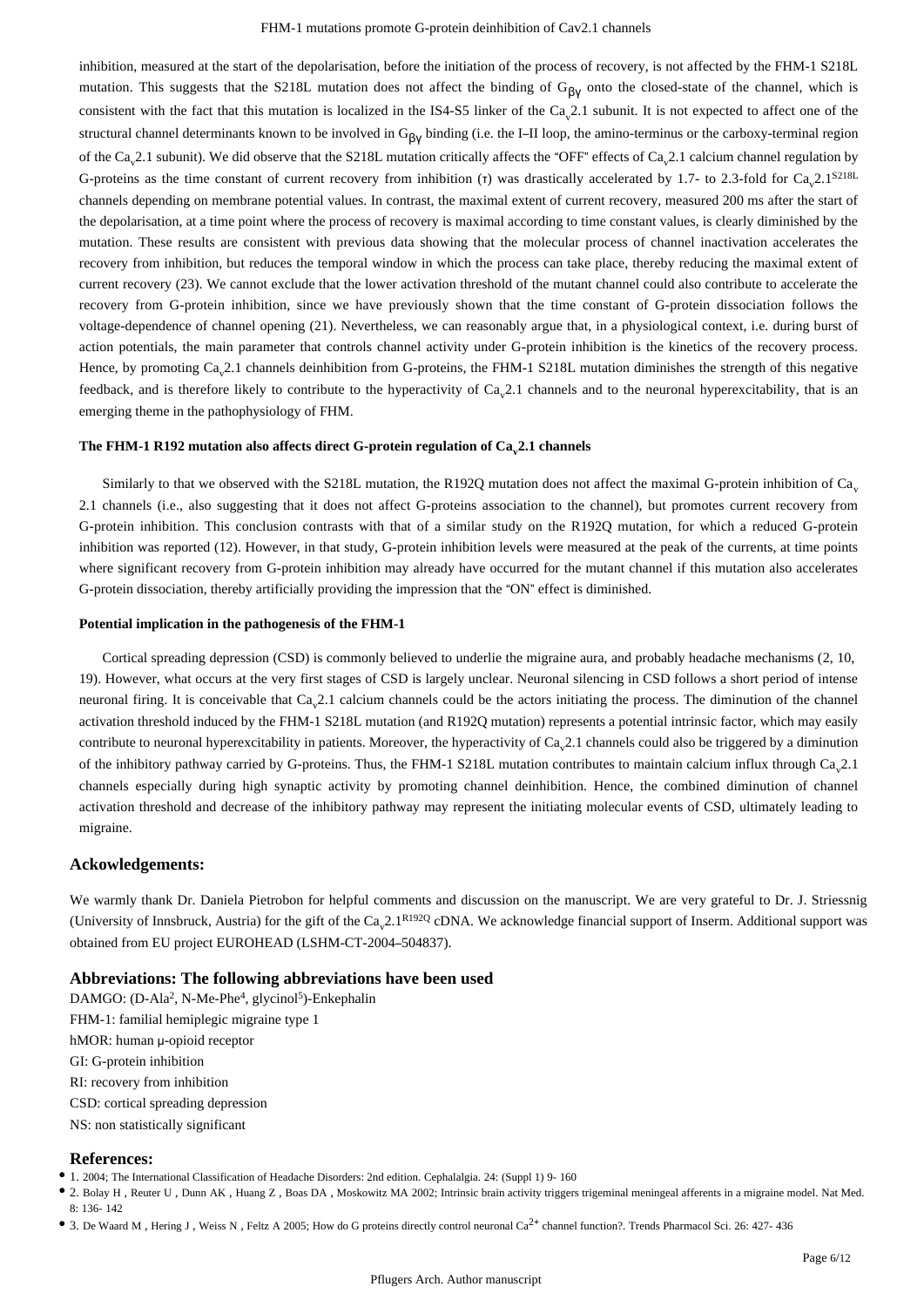- <sup>•</sup> 4. De Waard M , Liu H , Walker D , Scott VE , Gurnett CA , Campbell KP 1997; Direct binding of G-protein βγ complex to voltage-dependent calcium channels. Nature. 385 : 446- 450
- 5. Fitzsimons RB , Wolfenden WH 1985; Migraine coma. Meningitic migraine with cerebral oedema associated with a new form of autosomal dominant cerebellar ataxia. Brain. 108 : (Pt 3) 555- 577
- 6. Hans M , Luvisetto S , Williams ME , Spagnolo M , Urrutia A , Tottene A , Brust PF , Johnson EC , Harpold MM , Stauderman KA , Pietrobon D 1999; Functional consequences of mutations in the human  $\alpha_{1\text{A}}$  calcium channel subunit linked to familial hemiplegic migraine. J Neurosci. 19: 1610- 1619
- 7. Kors EE , Terwindt GM , Vermeulen FL , Fitzsimons RB , Jardine PE , Heywood P , Love S , van den Maagdenberg AM , Haan J , Frants RR , Ferrari MD 2001; Delayed cerebral edema and fatal coma after minor head trauma: role of the CACNA1A calcium channel subunit gene and relationship with familial hemiplegic migraine. Ann Neurol. 49: 753- 760
- 8. Kraus RL, Sinnegger MJ, Glossmann H, Hering S, Striessnig J 1998; Familial hemiplegic migraine mutations change  $\alpha_{1A} C a^{2+}$  channel kinetics. J Biol Chem. 273: 5586 - 5590
- 9. Kraus RL, Sinnegger MJ, Koschak A, Glossmann H, Stenirri S, Carrera P, Striessnig J 2000; Three new familial hemiplegic migraine mutants affect P/Q-type Ca<sup>2+</sup> channel kinetics. J Biol Chem. 275: 9239- 9243
- 10. Lauritzen M 1994; Pathophysiology of the migraine aura. The spreading depression theory. Brain. 117 : (Pt 1) 199- 210
- 11. Ludwig A, Flockerzi V, Hofmann F 1997; Regional expression and cellular localization of the α<sub>1</sub> and β subunit of high voltage-activated calcium channels in rat brain. J Neurosci. 17: 1339- 1349
- 12. Melliti K , Grabner M , Seabrook GR 2003; The familial hemiplegic migraine mutation R192Q reduces G-protein-mediated inhibition of P/Q-type (Ca<sub>v</sub>2.1) calcium channels expressed in human embryonic kidney cells. J Physiol. 546: 337- 347
- 13. Mullner C, Broos LA, van den Maagdenberg AM, Striessnig J 2004; Familial hemiplegic migraine type 1 mutations K1336E, W1684R, and V1696I alter Ca<sub>v</sub>2.1 Ca<sup>2+</sup> channel gating: evidence for β-subunit isoform-specific effects. J Biol Chem. 279: 51844- 51850
- 14. Ophoff RA , Terwindt GM , Vergouwe MN , van Eijk R , Oefner PJ , Hoffman SM , Lamerdin JE , Mohrenweiser HW , Bulman DE , Ferrari M , Haan J , Lindhout D , van Ommen GJ , Hofker MH , Ferrari MD , Frants RR 1996; Familial hemiplegic migraine and episodic ataxia type-2 are caused by mutations in the  $Ca<sup>2+</sup>$  channel gene CACNL1A4. Cell. 87: 543- 552
- 15. Pietrobon D 2005; Migraine: new molecular mechanisms. Neuroscientist. 11: 373- 386
- 16. Tedford HW, Zamponi GW 2006; Direct G protein modulation of  $Ca<sub>v</sub>$ 2 calcium channels. Pharmacol Rev. 58: 837-862
- 17. Tottene A, Fellin T, Pagnutti S, Luvisetto S, Striessnig J, Fletcher C, Pietrobon D 2002; Familial hemiplegic migraine mutations increase  $Ca^{2+}$  influx through single human Ca<sub>y</sub>2.1 channels and decrease maximal Ca<sub>y</sub>2.1 current density in neurons. Proc Natl Acad Sci U S A. 99: 13284-13289
- <sup>18</sup> 18. Tottene A , Pivotto F , Fellin T , Cesetti T , van den Maagdenberg AM , Pietrobon D 2005; Specific kinetic alterations of human Ca<sub>v</sub>2.1 calcium channels produced by mutation S218L causing familial hemiplegic migraine and delayed cerebral edema and coma after minor head trauma. J Biol Chem. 280: 17678- 17686
- 19. van de Ven RC , Kaja S , Plomp JJ , Frants RR , van den Maagdenberg AM , Ferrari MD 2007; Genetic models of migraine. Archives of neurology. 64: 643- 646
- 20. van den Maagdenberg AM , Pietrobon D , Pizzorusso T , Kaja S , Broos LA , Cesetti T , van de Ven RC , Tottene A , van der Kaa J , Plomp JJ , Frants RR , Ferrari MD 2004; A Cacna1a knockin migraine mouse model with increased susceptibility to cortical spreading depression. Neuron. 41: 701- 710
- 21. Weiss N, Arnoult C, Feltz A, De Waard M 2006; Contribution of the kinetics of G protein dissociation to the characteristic modifications of N-type calcium channel activity. Neurosci Res. 56: 332- 343
- 22. Weiss N , De Waard M 2007; Introducing an alternative biophysical method to analyze direct G protein regulation of voltage-dependent calcium channels. J Neurosci Methods. 160: 26- 36
- 23. Weiss N , Tadmouri A , Mikati M , Ronjat M , De Waard M 2007; Importance of voltage-dependent inactivation in N-type calcium channel regulation by G-proteins. Pflugers Arch. 454: 115- 129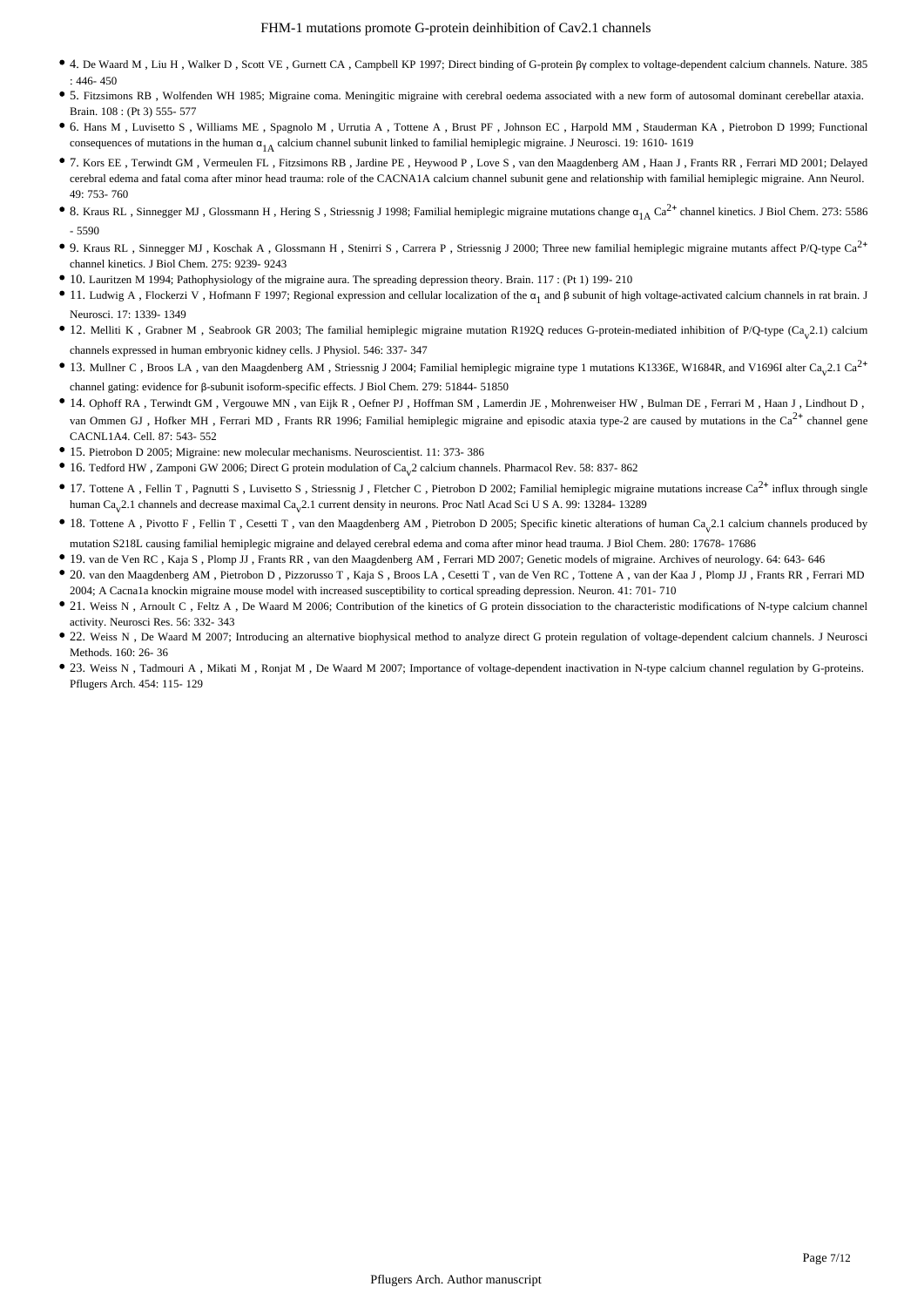The familial hemiplegic migraine type 1 (FHM-1) mutation S218L induces kinetic and voltage alterations of  $Ca<sub>v</sub>2.1$  calcium channel activity. **a** Average set of whole cell current traces for Ca<sub>v</sub>2.1<sup>WT</sup>/ $\beta_4/\alpha_2\delta$ -1<sub>b</sub> (n = 13) and Ca<sub>v</sub>2.1<sup>S218L</sup>/ $\beta_4/\alpha_2\delta$ -1<sub>b</sub> (n = 13) channels obtained by 500 ms depolarization values ranging between -40 and 40 mV. Holding potential is -90 mV. **b** Average current-voltage relationships for currents measured at their peak values. Inset: average half-activation potentials for wild-type (filled circles) and mutant (open circles) channels. **c** Representative current traces at 0 mV showing differences in activation kinetics (top panel). Symbols illustrate the time to peak. Average current time to peak values as a function of test potentials for wild-type (filled circles,  $n = 13$ ) and mutant (open circles,  $n = 13$ ) channels (lower panel). **d** Representative current traces at 0 mV for wild-type and mutant channels showing differences in inactivation kinetics (top panel). Inactivating currents were fitted (dashed line) by a mono-exponential equation (wild-type channels, filled circle) or a bi-exponential equation (mutant channels, open square for fast component and open circle symbol for slow component). Average inactivation time constants for both conditions ( $n = 13$  for control and  $n = 13$  for mutation) as a function of test potential (lower panel). The y-axis presents a break point for display purposes. e Average proportion of each inactivating component for wild-type (filled bars, n = 13) and mutants channels (open bars, n = 13). **f** Average integrated whole cell currents for wild-type (filled circle, n = 13) and S218L mutant (open circle, n = 13) channels at -20 mV,  $-10$  mV,  $0$  mV and 20 mV. Vertical scale: 500, 1000, 2000 and 1000 pA. ms. pF<sup> $-1$ </sup> respectively. Data are presented as mean  $\pm$  S.E.M for n studied cells. Statistical t test: NS, non significant; \*,  $p \le 0.05$ ; \*\*\*,  $p \le 0.001$ .

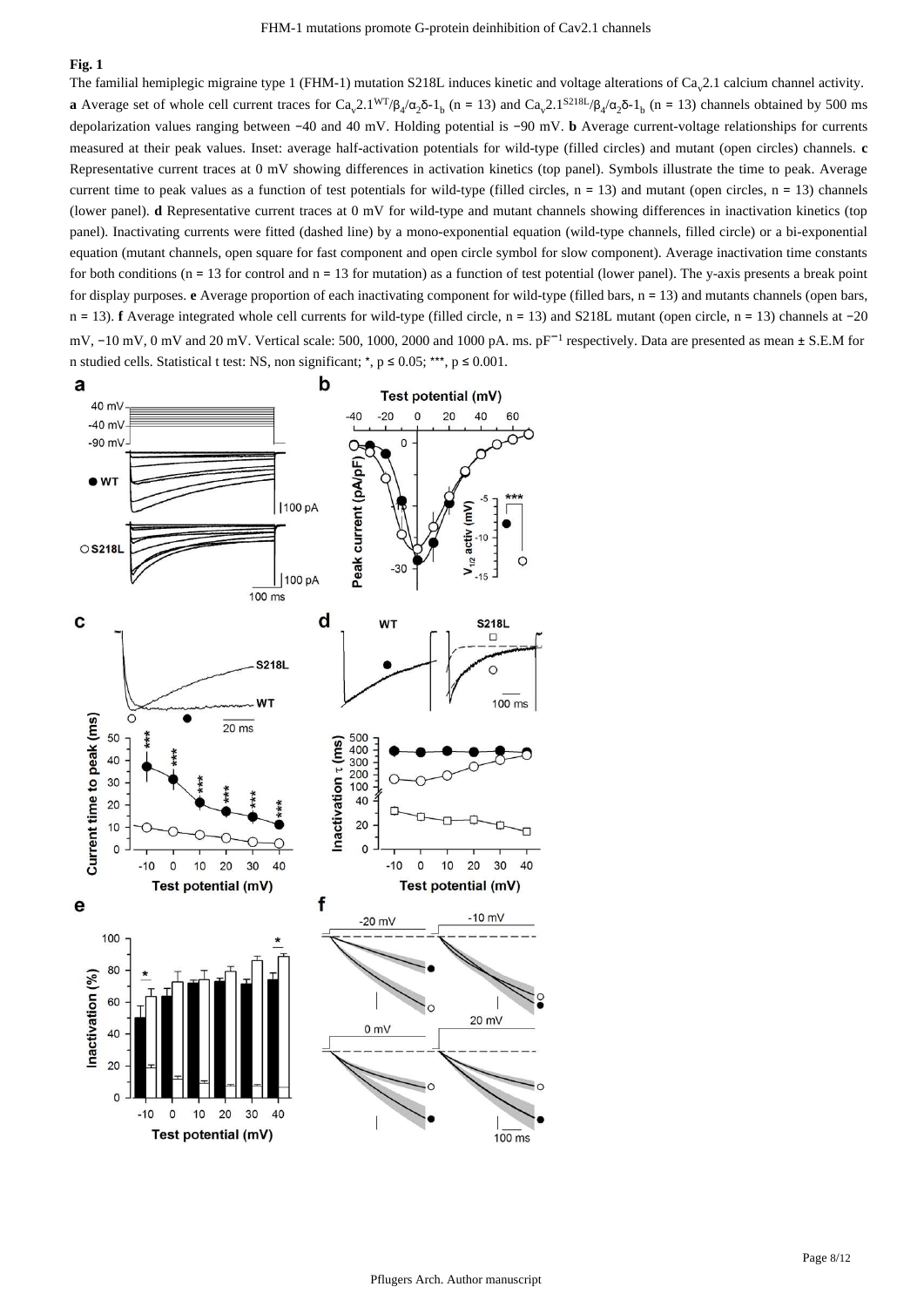The S218L mutation does not affect the maximal G-protein inhibition of  $Ca<sub>v</sub>2.1$  currents. a Representative normalized current traces elicited at 0 and 20 mV before (I<sub>Control</sub>) and under 10 µM DAMGO application (I<sub>DAMGO</sub>) for Ca<sub>v</sub>2.1<sup>WT</sup> channels with  $\beta_4$  and  $\alpha_2\delta$ -1<sub>b</sub> auxiliary subunits (top panel). Corresponding traces allowing the measurement of the maximal DAMGO inhibition at the start of the depolarisation  $(GI_t)$ (bottom panel). I<sub>Control</sub> and I<sub>Lost</sub> (obtained by subtracting I<sub>DAMGO</sub> from I<sub>Control</sub>) were fitted (red dashed line) by a mono- and a double-exponential, respectively, in order to better estimate  $GI_{t_0}$ . The arrow indicates the start of the depolarisation. Scale: 50 ms. **b** Legend as in (a) but for cells expressing  $Ca_v 2.1^{S218L}$  channels with  $\beta_4$  and  $\alpha_2\delta$ -1<sub>b</sub> auxiliary subunits. c Bar chart representation of  $Gl_{t_0}$  for  $Ca_v 2.1^{W1}$ (filled bars,  $n = 13$ ) and Ca<sub>y</sub>2.1<sup>S218L</sup> (open bars,  $n = 13$ ) channels as a function of membrane potential. **d** Shift of the current time to peak induced by DAMGO application for Ca<sub>v</sub>2.1<sup>WT</sup>/ $\beta_4/\alpha_2\delta$ -1<sub>b</sub> channels (filled circle, n = 13) and Ca<sub>v</sub>2.1<sup>S218L</sup>/ $\beta_4/\alpha_2\delta$ -1<sub>b</sub> channels (open circle, n = 13) as a function of membrane potential. Data are presented as mean  $\pm$  S.E.M for n studied cells. Statistical t test: NS, non-significant; \*\*, p  $\leq$  $0.01$ ; \*\*\*,  $p \le 0.001$ .

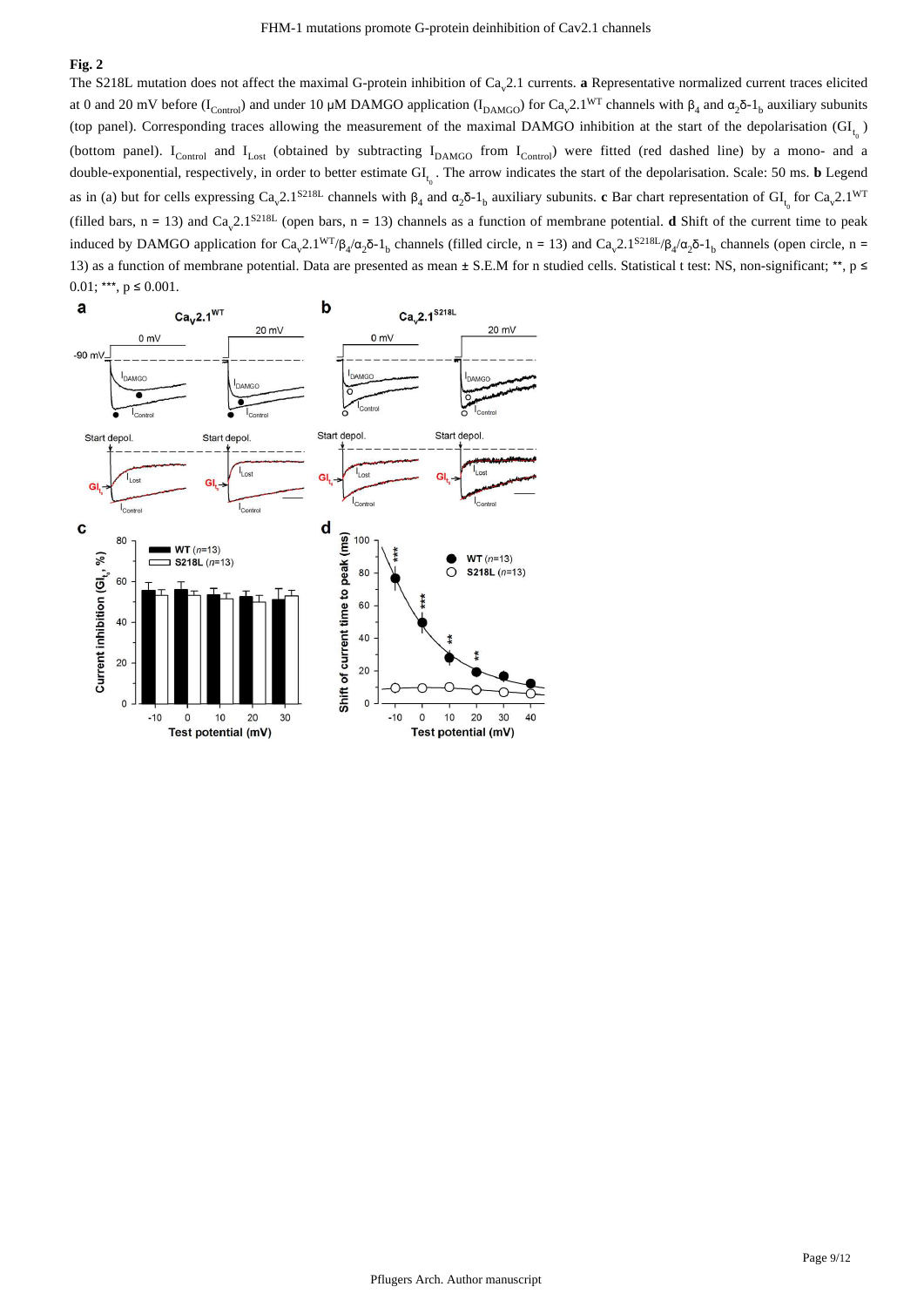The FHM-1 S218L mutation promotes current recovery from G-protein inhibition. **a** Representative normalized current traces for  $Ca<sub>v</sub>2.1<sup>WT</sup>/B<sub>4</sub>$ / $\alpha_2$ δ-1<sub>b</sub> channels elicited at 0 and 20 mV before (I<sub>Control</sub>) and during DAMGO application (I<sub>DAMGO</sub>) (top panel). Corresponding normalized I G-protein unbinding traces fitted by a mono-exponential decrease (red dashed line) allowing the determination of the time constant τ of current recovery from G-protein inhibition (middle panel). The arrow indicates the start of the depolarisation. Traces that allowed the measurements of RI value (in red) are also shown (bottom panel). **b** Legend as in (a) but for cells expressing  $Ca_y2.1^{S218L}/\beta_4/\alpha_2\delta_1$ , channels. **c** Time constant τ of recovery from G-protein inhibition as a function of membrane potential for Ca<sub>v</sub>2.1<sup>WT</sup>/β<sub>4</sub>/α<sub>2</sub>δ-1<sub>b</sub> channels (filled circle, n = 13) and Ca<sub>v</sub>2.1 <sup>S218L</sup>/β<sub>4</sub>/α<sub>2</sub>δ-1<sub>b</sub> channels (open circle, n = 13). **d** Bar chart representation of RI values for Ca<sub>v</sub>2.1<sup>WT</sup>/β<sub>4</sub>/α<sub>2</sub>δ-1<sub>b</sub> channels (filled bars, n = 13) and  $Ca<sub>v</sub>2.1<sup>S218L</sup>/β<sub>4</sub>/α<sub>2</sub>δ-1<sub>b</sub>$  channels (open bars, n = 13) measured after 200 ms depolarization as a function of membrane potential. Data are presented as mean  $\pm$  S.E.M for n studied cells. Statistical test: NS, non significant; \*, p ≤ 0.05, \*\*, p ≤ 0.01; \*\*\*, p ≤ 0.001.

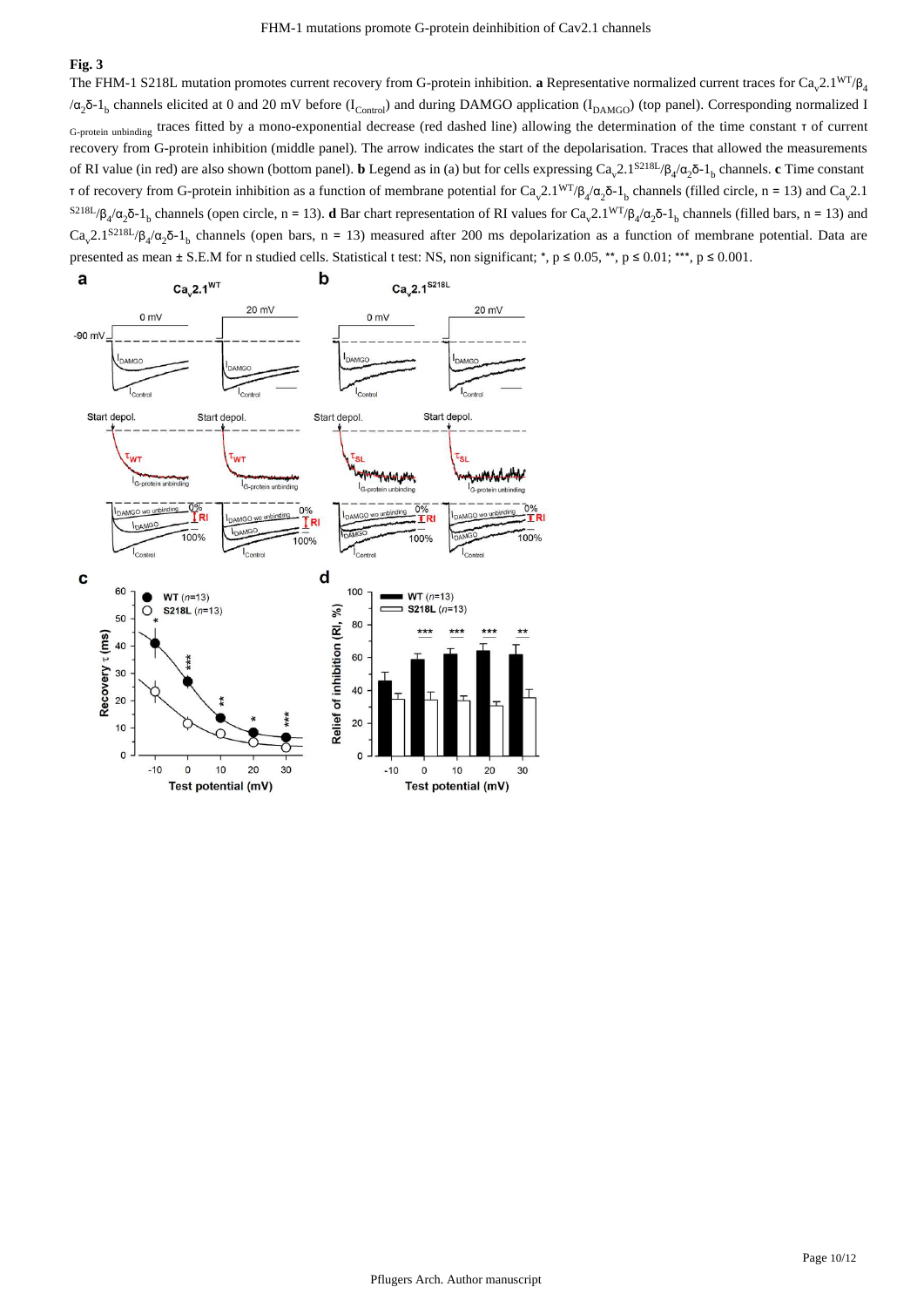Biophysical properties of Ca<sub>v</sub>2.1<sup>R192Q</sup> mutated channel. **a** Average set of whole-cell current traces for Ca<sub>v</sub>2.1<sup>R192Q</sup>/ $\beta_4/\alpha_2\delta$ -1<sub>b</sub> (n = 11) channel obtained by 500 ms depolarization values ranging between -40 and 40 mV. Holding potential is -90 mV. **b** Average current voltage relationships for currents measured at their maximal amplitude. Inset: average half-activation potentials for wild-type (filled circles) and mutant (open circles) channels. c Average current time to peak values as a function of test potentials for Ca<sub>y</sub>2.1<sup>R192Q</sup> mutated channel (n = 11). **d** Average inactivation time constants of  $Ca_v 2.1^{R192Q}$  channels ( $n = 11$ ) as a function of test potential. The y-axis presents a break point for display purposes. **e** Average proportion of the inactivating component for  $Ca_v 2.1^{R192Q}$  channels (n = 11). **f** Average integrated whole cell currents for  $Ca_v 2.1^{R192Q}$  channels (n = 11) at -20 mV, -10 mV, 0 mV and 20 mV. Vertical scale: 400, 1500, 3000 and 2000 pA. ms. pF<sup>-1</sup> respectively. Data are presented as mean  $\pm$  S.E.M for n studied cells. The dotted line indicates values for the Ca<sub>v</sub>2.1 wild-type channel. Statistical t test: NS, non significant; \*,  $p \le 0.05$ ; \*\*\*,  $p \le 0.001$ .